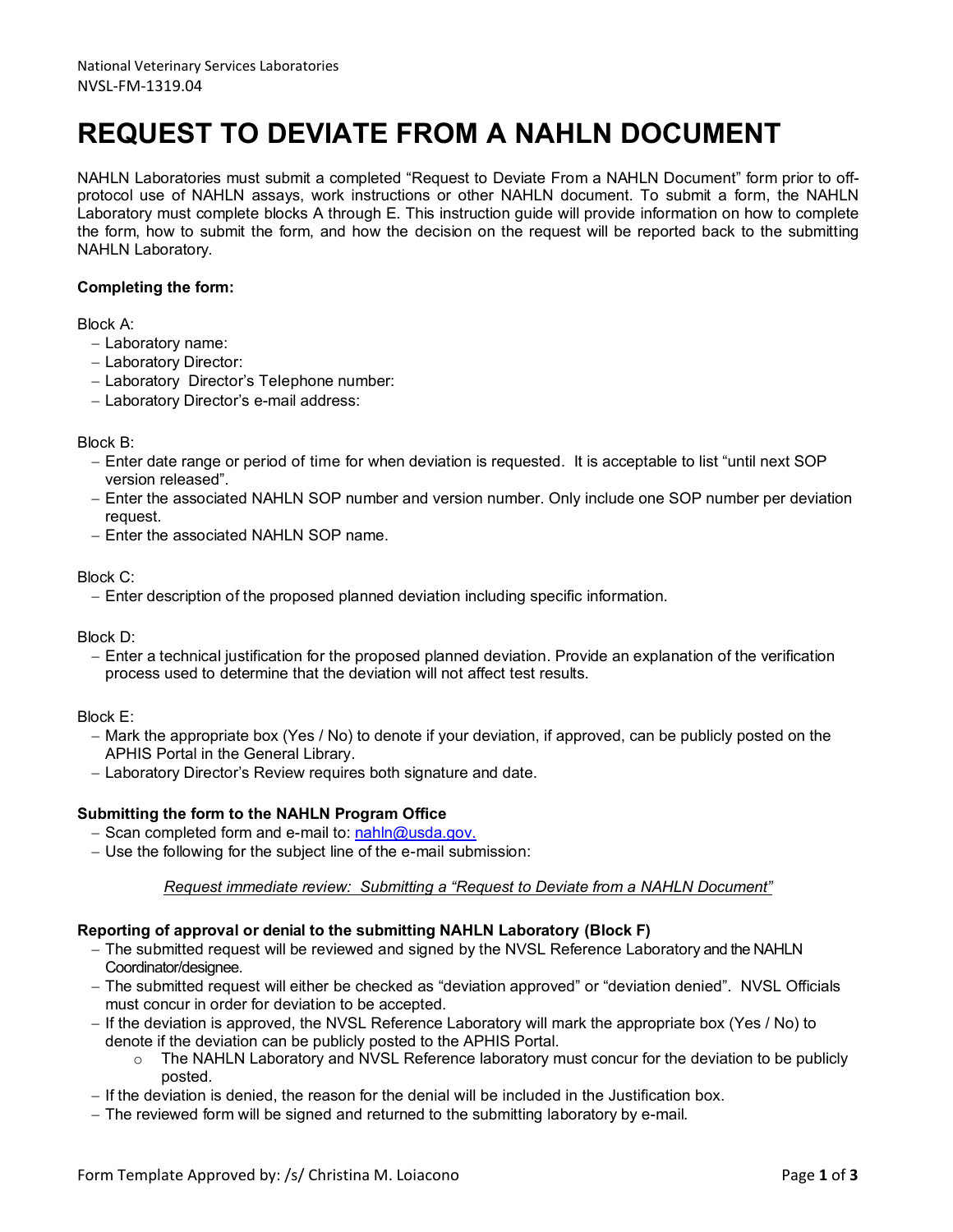# **REQUEST TO DEVIATE FROM A NAHLN DOCUMENT**

USDA, APHIS, VS recognizes that NAHLN laboratories may be requested to deviate from a NAHLN testing standard operating procedure or other NAHLN document. NAHLN Laboratories must submit this completed form to the NAHLN Program Office for approval prior to deviating from the approved use of NAHLN assays.

The completed form must be scanned and e-mailed to: nahln@aphis.usda.gov.

Submitted forms will be reviewed, and the submitting NAHLN Laboratory will receive the signed document (approved or denied) by e-mail.

| А. | <b>Laboratory Name:</b>                           |  |
|----|---------------------------------------------------|--|
|    | <b>Laboratory Director:</b>                       |  |
|    | <b>Laboratory Director's Telephone</b><br>number: |  |
|    | <b>Laboratory Director's e-mail Address</b>       |  |

| <b>B.</b> | Date range of planned event (or period of<br>time deviation will be performed): |  |  |  |
|-----------|---------------------------------------------------------------------------------|--|--|--|
|           | <b>NAHLN SOP &amp; Version Number (one per</b><br>form):                        |  |  |  |
|           | <b>NAHLN SOP Name:</b>                                                          |  |  |  |

| $\mathbf{C}$ . | Description of the proposed planned deviation:              |
|----------------|-------------------------------------------------------------|
|                |                                                             |
|                |                                                             |
|                |                                                             |
|                |                                                             |
|                |                                                             |
|                |                                                             |
|                |                                                             |
|                |                                                             |
|                |                                                             |
|                |                                                             |
|                |                                                             |
| D.             | Technical justification for the proposed planned deviation: |
|                |                                                             |
|                |                                                             |
|                |                                                             |
|                |                                                             |

By signing this form, the Laboratory Director is:

- $\checkmark$  Requesting a planned deviation from the listed NAHLN Document.
- $\checkmark$  Understands the reporting requirements associated with conducting tests off-protocol and will report to the client that the test used was not validated for the specific deviation.
- Understands that no deviations are allowed without approval from NVSL. *Failure to comply with all regulations and policies by any party may result in immediate loss of the laboratory's approval to conduct NAHLN testing.*
- $\checkmark$  Understands that this deviation, if agreed to by both the NAHLN laboratory and the NVSL Reference Laboratory, will be posted to the APHIS Portal in the General Library for public access and review.
- $\checkmark$  Understands that this deviation, if approved, will expire upon the release date of a new NAHLN SOP version. It is the requesting laboratory's responsibility to renew the request to deviate if still needed.